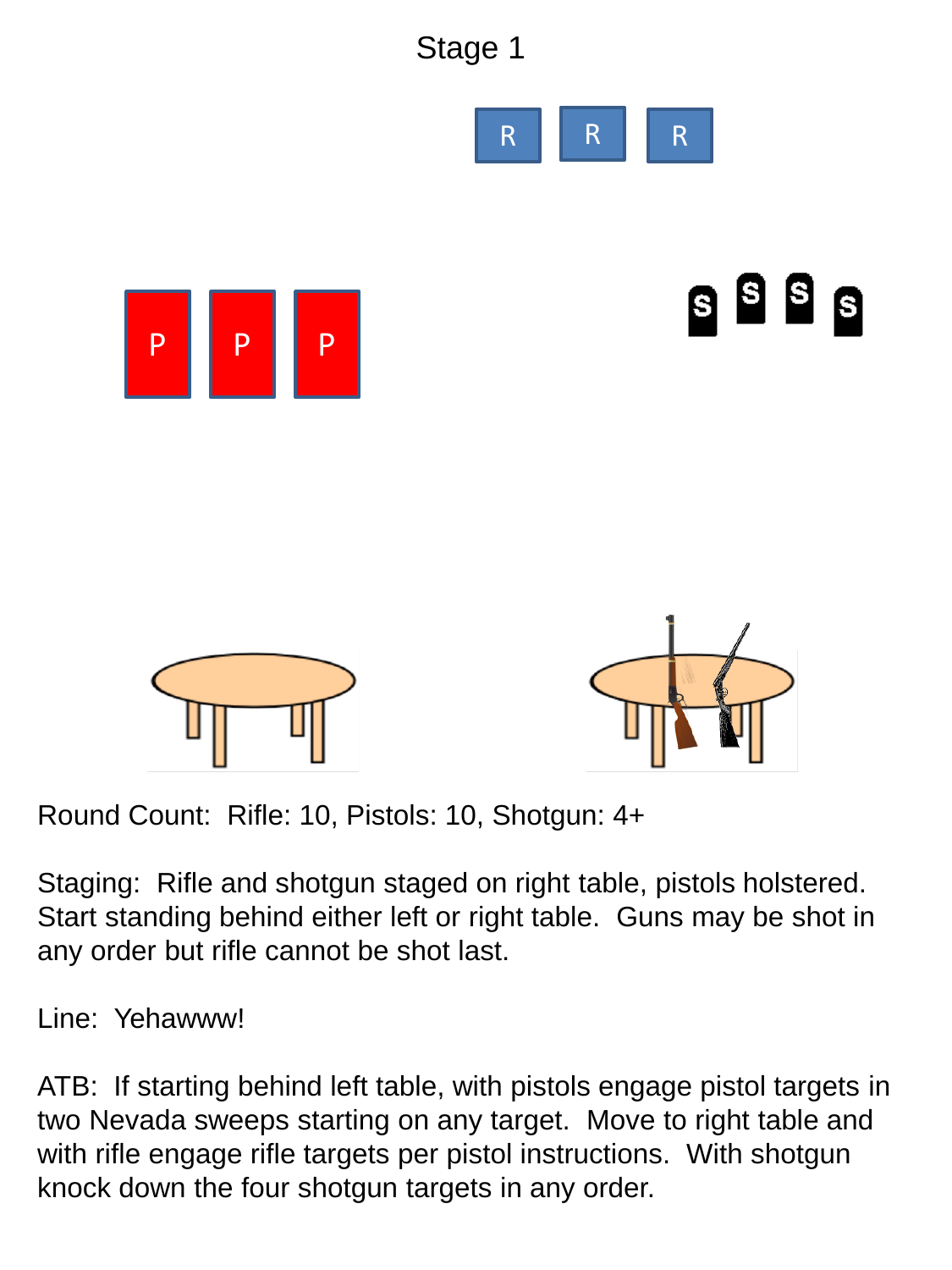

Round Count: Rifle: 10, Pistols: 10, Shotgun: 4+

Staging: Rifle and shotgun staged on right table; pistols holstered. Start standing behind either left or right table, hands on table, not touching a gun. Guns may be shot in any order; but rifle cannot be shot last.

Line: Yippie ki-yay!

ATB: If starting behind left table, with pistols engage pistol targets in two 2-1-2 sweeps starting from either end; yes, you may. Move to right table and with rifle engage rifle targets per pistol instructions. With shotgun knock down the four shotgun targets in any order.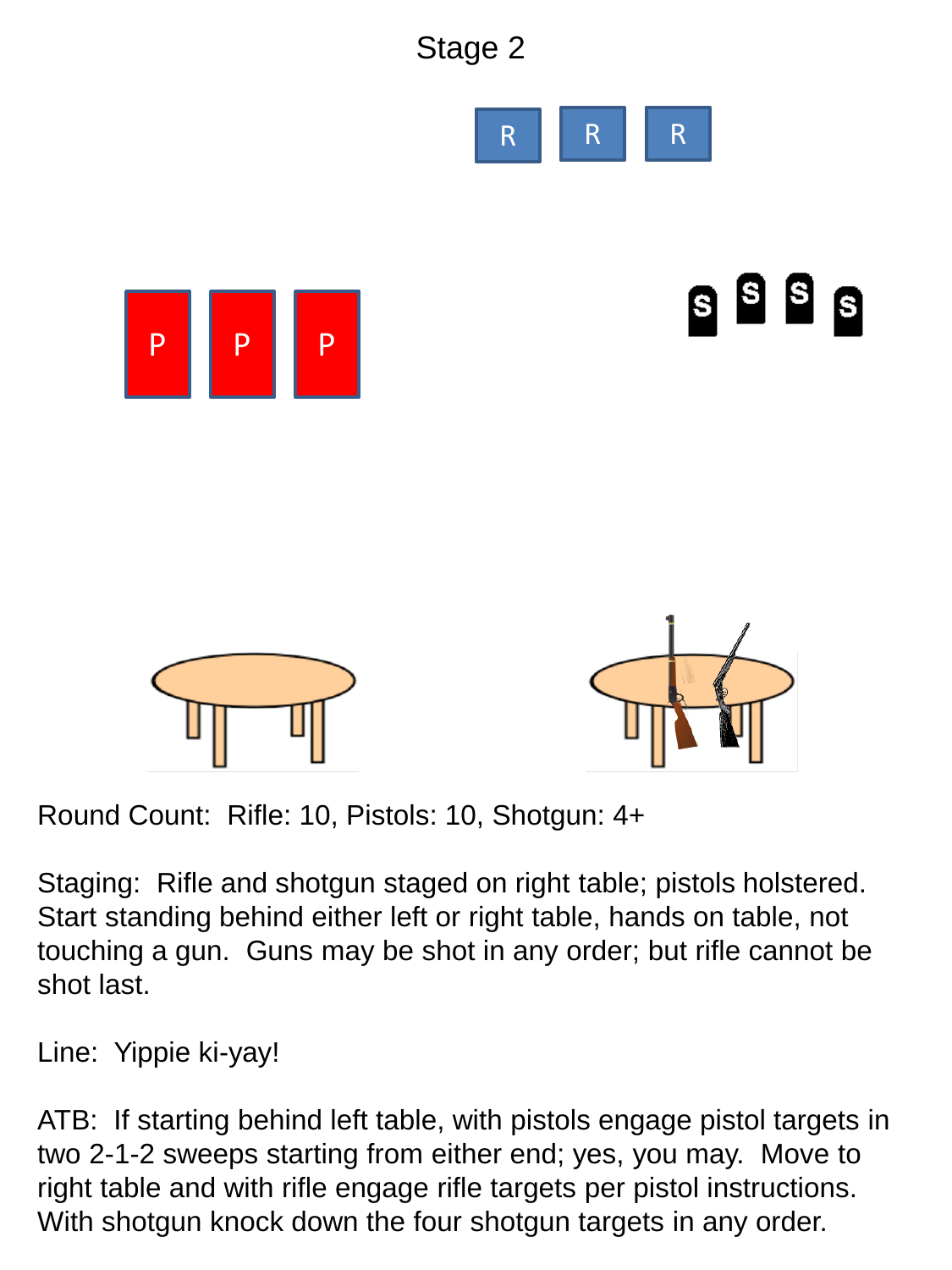

Round Count: Rifle: 10, Pistols: 10, Shotgun: 2+

Staging: Rifle and shotgun staged on the table; pistols holstered. Start standing behind the table, both hands on hat. Gun order is rifle not last.

Line: I'm your huckleberry!

ATB: With pistols place six rounds on one of the targets and four on the other. With rifle engage the targets per pistol instructions. With the shotgun knock down the two shotgun targets in any order.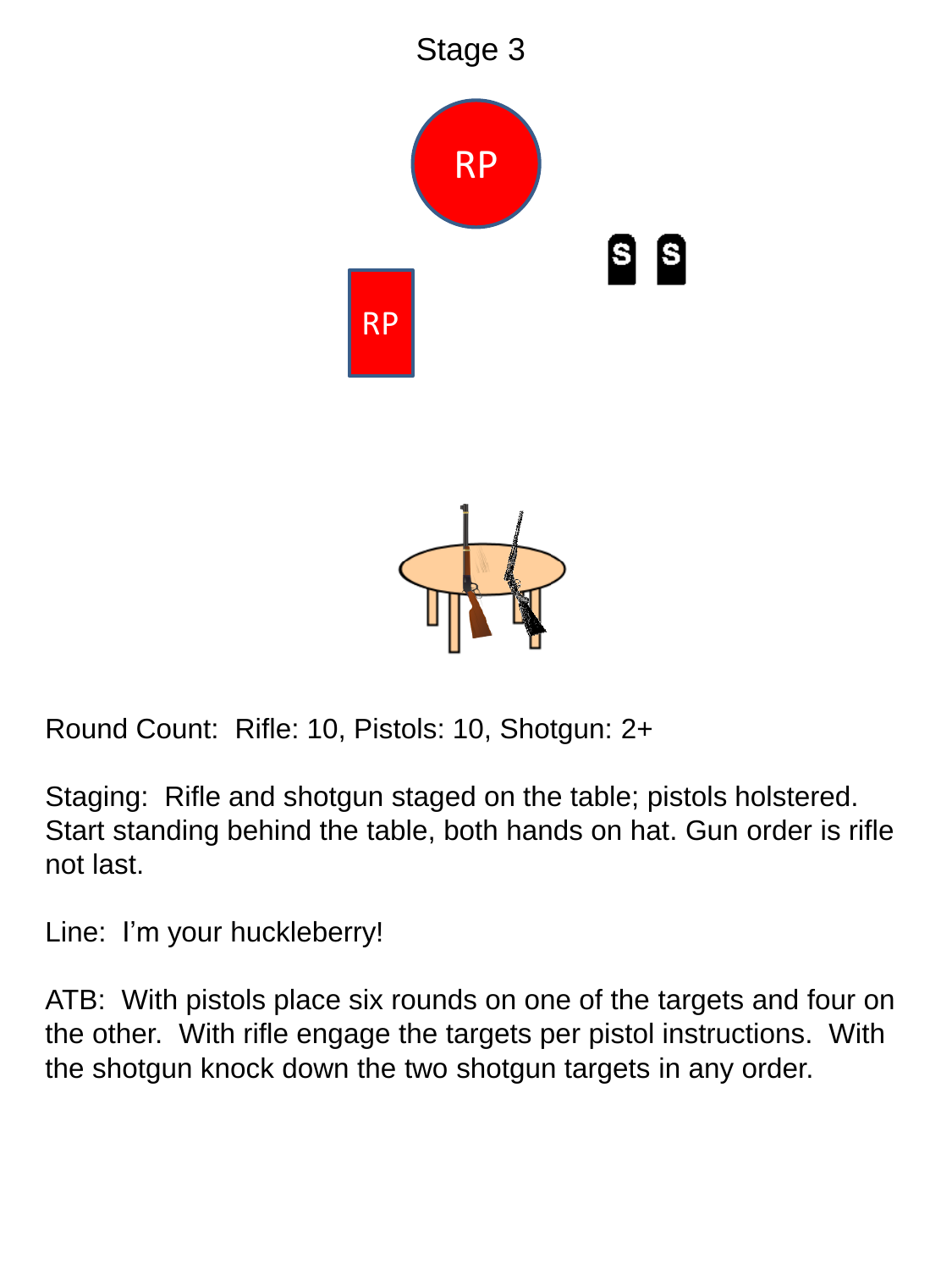

Round Count: Rifle: 10, Pistols: 10, Shotgun: 2+

Staging: All guns staged on the table; pistols holstered. Start standing behind table with gun or guns of choice in hand. Gun order is rifle not last.

Line: Tell them I'm coming and hell is coming with me!

ATB: With pistols, rifle, and shotgun engage target or targets as you choose, except the rectangular target may not be engaged by shotgun. After use, pistols may be holstered or returned to table.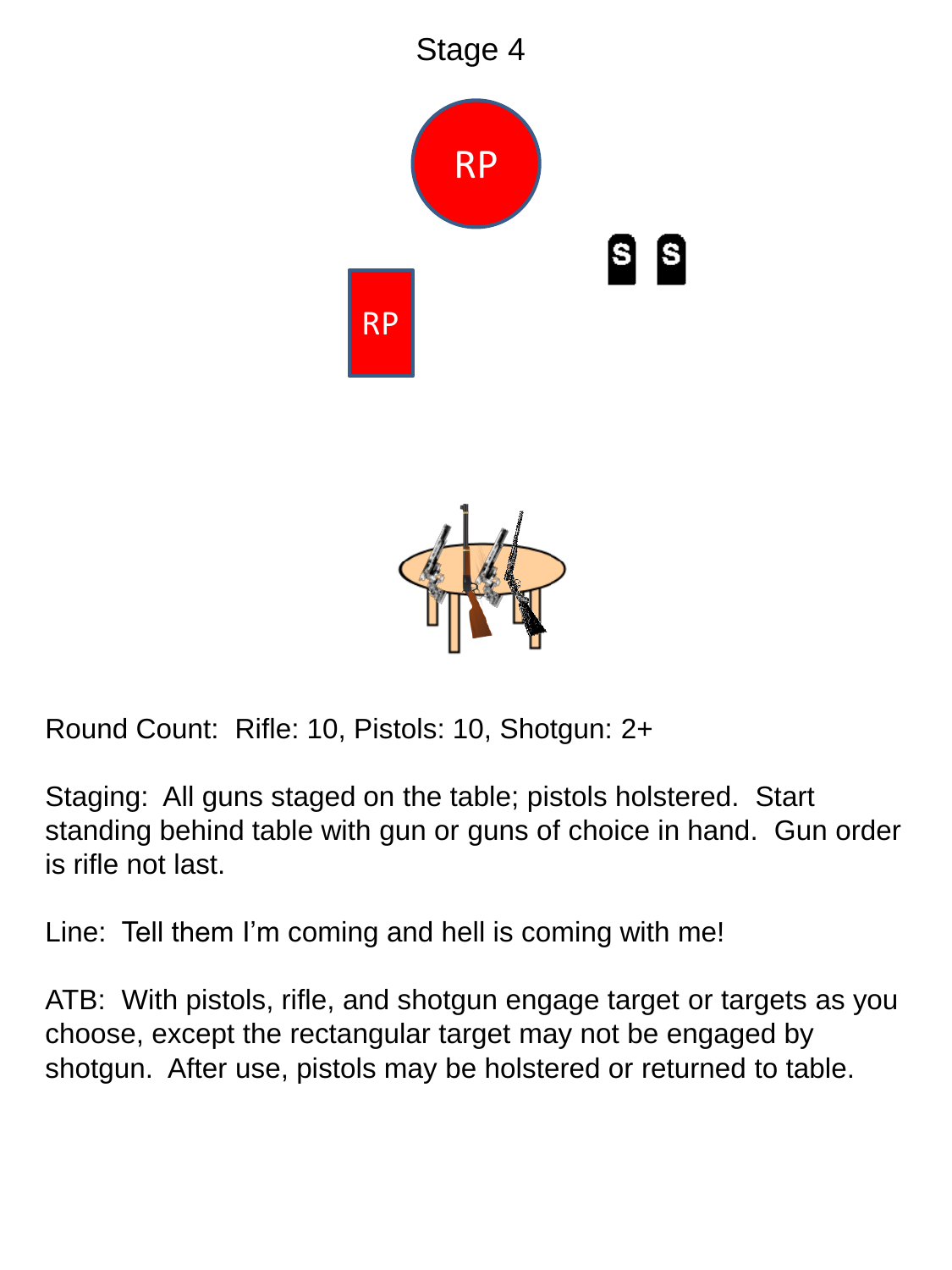

Round Count: Rifle: 10, Pistols: 10, Shotgun: 4+

Staging: Rifle and shotgun staged on table; pistols are holstered. Starting standing behind the table, both hands holding stinking badge. Gun order is rifle not last.

Line: We don't need no stinking badges!

ATB: Discard stinking badge. With rifle place at least 2 rounds on each rifle target. With pistols engage pistol targets per rifle instructions. With shotgun knock down the four shotgun targets in any order.